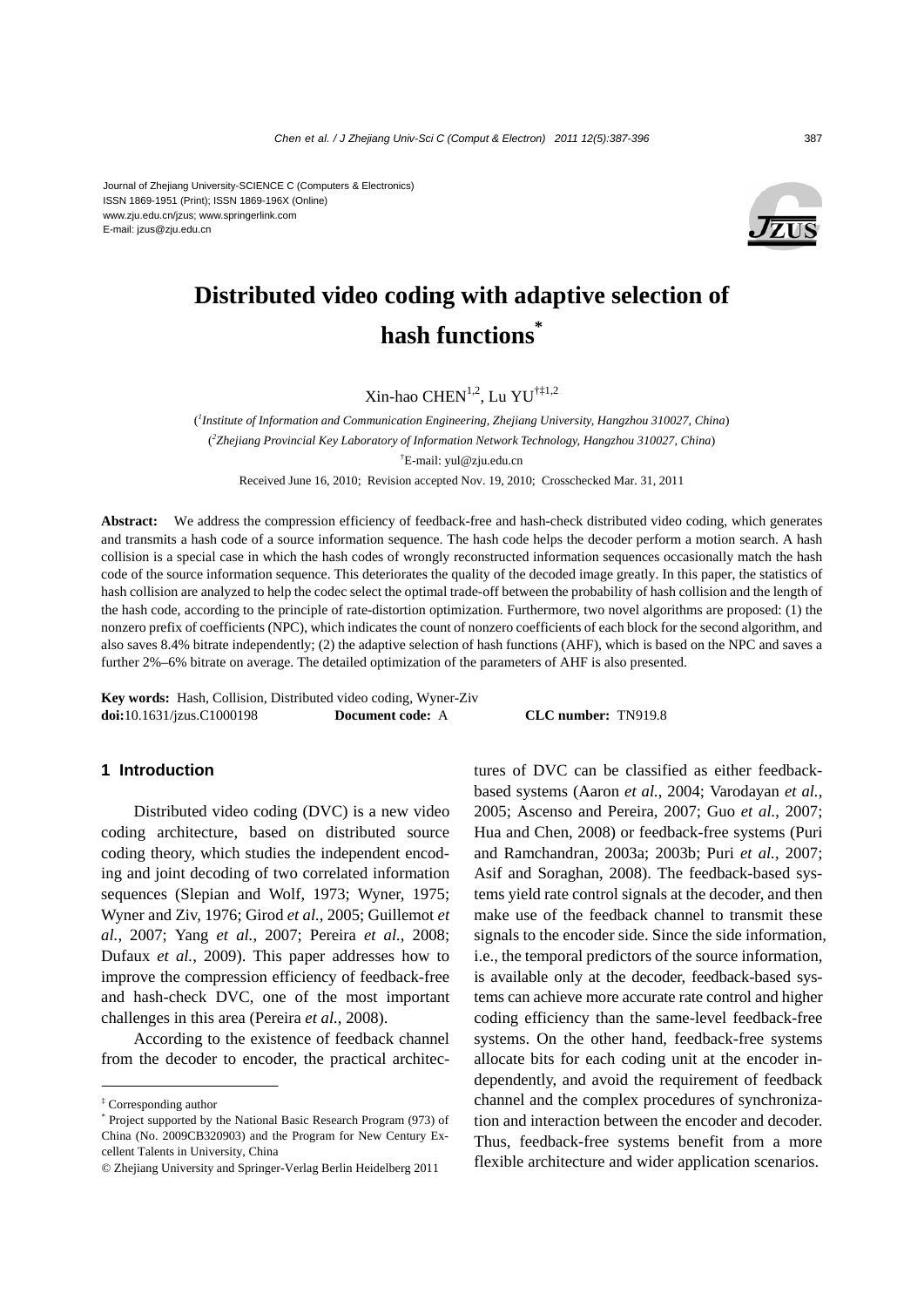Hash code is another common technique adopted in DVC, and plays an important role in motion search at the decoder. In the feedback-free systems of Puri and Ramchandran (2003a; 2003b) and Puri *et al.* (2007), a cyclic redundancy check (CRC) code of each coding unit is transmitted to help the decoder check whether the reconstructed information *R* matches the source information *X*. If the two hash codes of *X* and *R* match, *R* will be treated as a correct result; otherwise, a new version of *R* will be generated by the coset code decoding procedure, given the next temporal predictor in the region of motion search. The hash matching procedure is then repeated. This solution of motion search is named 'hash-check' in this paper. An alternative solution of motion search, named 'hash-search', is presented in the feedbackbased systems of Aaron *et al.* (2004) and Ascenso and Pereira (2007). In this solution, a subset of the source information is treated as hash bits; for example, a group of high frequency coefficients of a source block in transform-domain is transmitted to help the decoder 'search' a temporal predictor with maximum quality, compared to the source information. The decoder then tries to decode the remaining bits of this coding unit received, through an interactive procedure with the encoder.

In the hash-check solution, there is a special case named 'hash collision'. In this case, the hash codes of wrongly reconstructed information sequences occasionally match the hash codes of source information sequence. The decoder will treat the wrongly decoded information as correct, and break the motion search procedure mistakenly. As a result, such collisions will deteriorate the quality of the decoded image greatly. In general, a long hash code/function has a lower probability of hash collision than a short hash code/function, given the same input binary sequences. However, a long code will increase the bitrate. Thus, there is a trade-off between the collision probability

and the length of the hash code. In our analysis in this paper we try to find the optimal trade-off and provide a better compression efficiency than both long and short hash codes (Fig. 1).



**Fig. 1 The trade-off between the hash collision probabil-**

The major contributions of this paper include: (1) The statistics of hash collision are analyzed to help the encoder select the optimal trade-off between the hash collision probability and the length of hash code, according to the principle of rate-distortion optimization. (2) Two novel algorithms are proposed: the nonzero prefix of coefficients (NPC) and the adaptive selection of hash functions (AHF). The NPC algorithm provides the necessary information required by the AHF algorithm, and also saves 8.4% bitrate independently; the AHF algorithm saves a further 2%–6% bitrate by exploiting the statistics of hash collisions.

# **2 Feedback-free and hash-check distributed video coding architectures**

We adopt the PRISM framework, which is characterized by a feedback-free architecture with a hash-check motion search at the decoder (Puri and Ramchandran, 2003a; 2003b; Puri *et al.*, 2007). A diagram of our implementation is shown in Fig. 2.



**Fig. 2 Diagram of codec: (a) encoder; (b) decoder**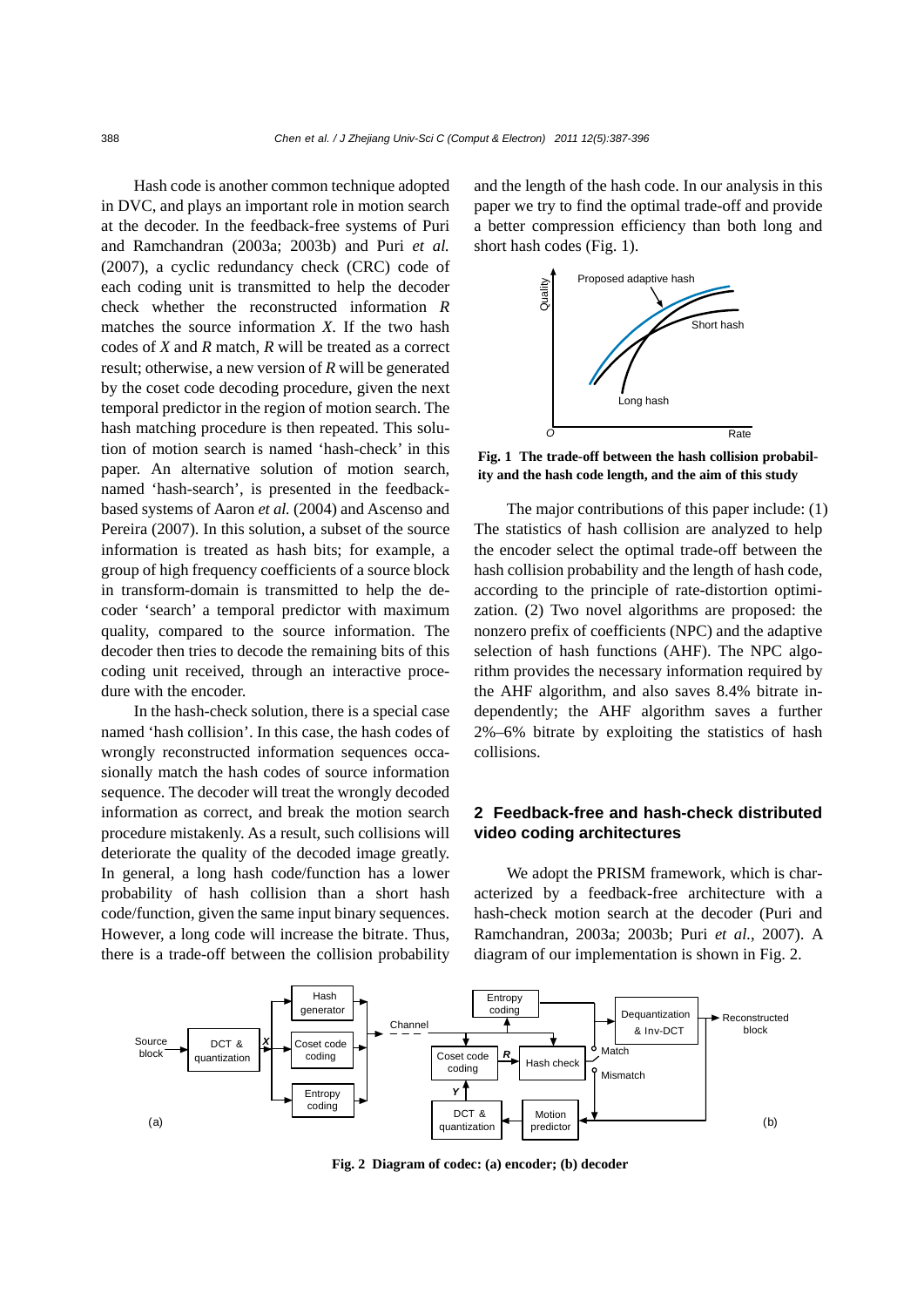The source  $8\times8$  pixel block is transformed by the discrete cosine transform (DCT) and quantized by H.263+ quantization parameters (QP) (Cote *et al.*, 1998) to yield the source information, which is denoted as a matrix of random variables:  $X=(X_{ii})$ ,  $0\le i<8$ , 0≤*j*<8, and *X*00 denotes the DC coefficient. The coset indices of  $X_{ij}$  are computed as

$$
\overline{X_{ij}} = X_{ij} - \left[ \frac{X_{ij}}{C_{ij}} \right] \times C_{ij}, \qquad (1)
$$

where  $\overline{X}_{ii}$  are the coset indices, and  $\mathbf{C}=(C_{ij})$  is a parameter matrix, which is related to the probability of correct decoding. *C* is stored in both the encoder and decoder. Besides, the coefficients  $X_{ij}$  with  $C_{ij}$  <4 are coded by the entropy coding in the entropy coding module of the practical codec. More analysis of coset code and *C* can be found in Mukherjee (2009).

All bits of coefficients  $X_{ij}$  that have  $C_{ij} \geq 4$  are arranged as a binary sequence as the input of a hash function, and then a hash code of *X* is computed for each block. The cyclic redundancy check (CRC) is adopted as the hash function (Peterson and Brown, 1961; Koopman and Chakravarty, 2004).

Thereafter, the bitstream is composed of the coset indices, the hash codes, and the entropy coded bits of *X*.

At the decoder, a temporal predictor of *X* is generated from a reference frame by the motion predictor module and DCT & quantization module (Fig. 2). The predictor is denoted as  $Y=(Y_{ii})$ ; the initial motion vector is zero. The noises between *X* and *Y* are denoted as  $N=(N_{ij})$ ,  $N_{ij}=X_{ij}-Y_{ij}$ . In the coset code decoding module, given the side information *Y*, the coset indices of *X* are decoded to yield a reconstructed matrix  $R=(R_{ii})$  as

$$
R_{ij} = \underset{r_{ij} \in \overline{A^{x_{ij}}}}{\arg \min} (|r_{ij} - Y_{ij}|), \tag{2}
$$

where  $\overline{A}^{\overline{X}_{ij}}$  is the coset whose elements all share the same coset index  $\overline{X_{ij}}$ . Obviously,  $R_{ij} = X_{ij}$  if and only if the noise  $|N_{ij}| < C_{ij}/2$ . Then the hash code of **R** is computed and compared to the hash code of *X*. If the two hash codes match, then  $\vec{R}$  is treated as the correct reconstructed information of *X* and the motion search stops. Otherwise, the next motion vector in the motion search region is used to yield a new version of *Y*, and then the procedure of motion search and hash check is repeated.

The motion vectors in the region of the motion search are used to generate *Y* one-by-one if the correct *R* is not yet found. In the case where all motion vectors are tested but there is no proper *Y* to yield the correct  $\vec{R}$ , the error concealment will be applied.

#### **3 Statistics of hash collision**

Puri *et al.* (2007) proposed a 16-bit CRC as a hash function for all blocks. However, a detailed analysis was not presented in the literature. In this section, the statistics of hash collision are analyzed to determine a reasonable and efficient length of hash code for each block.

Hash collision is the case when different inputs of the hash function share the same output value, i.e., the hash code of a wrong *R* matches the hash code of *X* accidentally, and the decoder will take the wrong *R* as the right one. Obviously, the collisions will cause random errors that the decoder cannot detect, and thus the quality of the decoded image is deteriorated.

We assume that: (1) the collision probability increases as the effective binary length of input sequence increases, given the same-level noises and a specified hash function; (2) the longer is the hash code, the lower is the collision probability, given the same length of input sequence with the same-level noises.

A statistical experiment is proposed to verify these assumptions: it estimates the conditional probability of hash collisions, which is denoted as *P*(Collision|QP, Hash, Cnt), where QP is the quantization parameter, Hash denotes a certain hash function, and Cnt is the random variable of the count of nonzero coefficients of  $X$  (we assume that three coefficients are nonzero:  $X_{00}$ ,  $X_{01}$ ,  $X_{10}$ , i.e., Cnt≥3. The reason is presented in the next section).

Two of the reasons for choosing QP as one of the statistical conditions are: (1) the energies of *X* and *N* depend on QP, given the same video sequence; (2) the theoretical probabilities of correct decoding and the parameter matrix *C* vary under different QPs according to the rate-distortion trade-offs (Sullivan and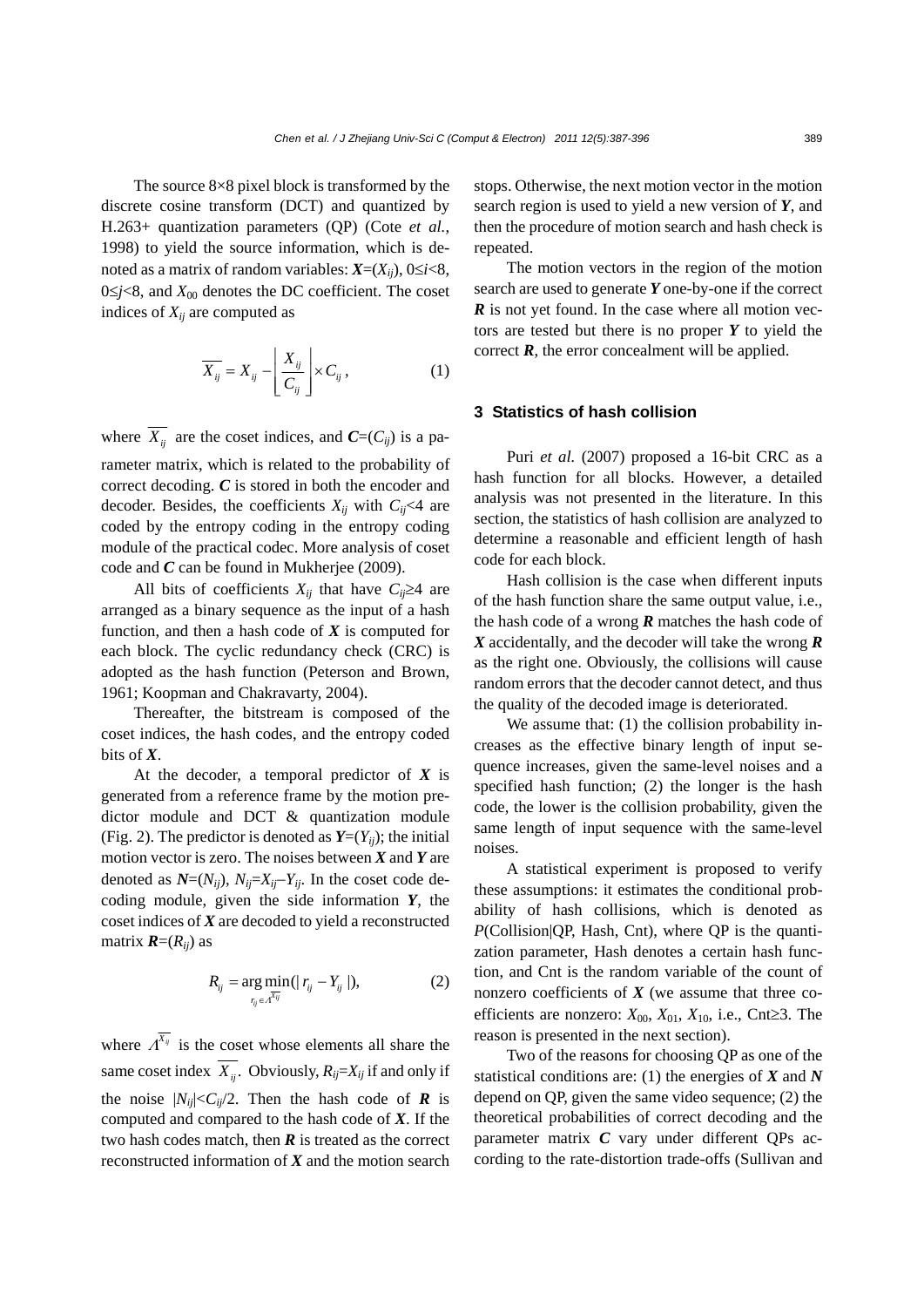Wiegand, 1998; Mukherjee, 2009). In this study, the range of QP is 1−30.

**Table 2 Distribution of cnt and conditional probability of collision, given QP=2** 

Five different CRC functions (Table 1) are selected as the hash functions. The detailed computation of CRC code for a certain binary sequence can be found in Peterson and Brown (1961) and Koopman and Chakravarty (2004).

**Table 1 Hash functions** 

| таріс і тіазіі ішіспонз |            |                             |  |  |
|-------------------------|------------|-----------------------------|--|--|
| Name                    | Size (bit) | Polynomial                  |  |  |
| crc4                    |            | $x^4 + x + 1$               |  |  |
| crc6                    | 6          | $x^6 + x + 1$               |  |  |
| crc8                    | 8          | $x^8 + x^5 + x^4 + 1$       |  |  |
| crc12                   | 12         | $x^{12}+x^{11}+x^3+x^2+x+1$ |  |  |
| crc16                   | 16         | $r^{16}+r^{12}+r^5+1$       |  |  |
|                         |            |                             |  |  |

Three of the reasons for choosing the random variable Cnt are: (1) Cnt represents approximately the effective length of input sequence of hash function, if the decoder has been indicated the positions of zero coefficients, given a certain QP; (2) it is easy to compute Cnt for the encoder, unlike any variables depending on the side information *Y* which the encoder computes with difficulty; (3) the information of Cnt can be transmitted with low cost, as proposed in the next section.

Thereafter, the conditional probability of collisions *P*(Collision|QP, Hash, Cnt) can be estimated. In the off-line statistical experiment, 14 CIF (common intermediate format) and 19 QCIF (quarter common intermediate format) sequences are chosen, and the size of the group of pictures (GOP) is 4. In this study, the range of QP is  $1-30$ . The result of QP=2 is presented in Fig. 3 and Table 2 as an example. The discrete distribution of Cnt is also presented in Table 2. For brevity, the statistical results of the remaining QPs are not listed.



**Fig. 3 Conditional probability of collision:** *P***(Collision| QP=2, Hash, Cnt)** 

The part with a probability>0.0016 is not depicted here

| i        | $P($ Cnt=i) | $P(Collision QP=2, Hash, Cnt=i)$ (%) |      |          |          |       |  |
|----------|-------------|--------------------------------------|------|----------|----------|-------|--|
|          | (% )        | crc4                                 | crc6 | crc8     | crc12    | crc16 |  |
| $\leq$ 5 | 6.2         | $\theta$                             | 0    | $\theta$ | 0        | 0     |  |
| 6        | 3.6         | 0.04                                 | 0.01 | $\Omega$ | 0        | 0     |  |
| 7        | 3.8         | 0.07                                 | 0.02 | 0.01     | 0        | 0     |  |
| 8        | 4.1         | 0.09                                 | 0.02 | 0.01     | $\Omega$ | 0     |  |
| 9        | 4.6         | 0.15                                 | 0.04 | 0.02     | 0        | 0     |  |
| 10       | 5.5         | 0.17                                 | 0.04 | 0.02     | $\Omega$ | 0     |  |
| 11       | 7.4         | 0.23                                 | 0.05 | 0.03     | 0        | 0     |  |
| 12       | 10.5        | 0.23                                 | 0.04 | 0.02     | $\Omega$ | 0     |  |
| 13       | 10.5        | 0.24                                 | 0.06 | 0.04     | 0.01     | 0     |  |
| 14       | 10.9        | 0.29                                 | 0.07 | 0.05     | 0.01     | 0     |  |
| 15       | 10.1        | 0.50                                 | 0.14 | 0.10     | 0.03     | 0     |  |
| 16       | 7.9         | 0.80                                 | 0.22 | 0.18     | 0.07     | 0     |  |

The experimental result confirms the assumptions above. The result shown in Table 2 is a typical example: (1) given OP=2 and a certain hash function, i.e., crc4 or crc6, the conditional probabilities of collision increase as Cnt increases; (2) given QP=2 and a certain value of Cnt, the conditional probabilities of collision reduce as the length of CRC increases.

The result also shows a redundancy of hash code if the hash function is crc16, as in Puri *et al.* (2007). In Table 2, *P*(Collision|QP=2, Hash=crc4, Cnt≤5)=0, i.e., for 6.2% blocks that have Cnt≤5 no collision occurs when crc4 is adopted. Thus, the adoption of crc16 will cause 12-bit waste for each of these blocks. Similarly, for the 45.7% blocks that have Cnt≤12, *P*(Collision| QP=2, Hash=crc12, Cnt≤12)=0, and thus the adoption of crc16 will cause 4-bit waste for each of these blocks. Obviously, the compression efficiency can be improved.

In the next section, more sophisticated algorithms are proposed to exploit the statistics of collision, based on the principle of rate-distortion optimization.

# **4 The proposed algorithms**

Two novel algorithms are proposed to exploit the statistics of hash collision: (1) the nonzero prefix of coefficients (NPC), and (2) the adaptive selection of hash functions (AHF). The NPC is the basis of the AHF: it indicates the value of Cnt for the decoder, and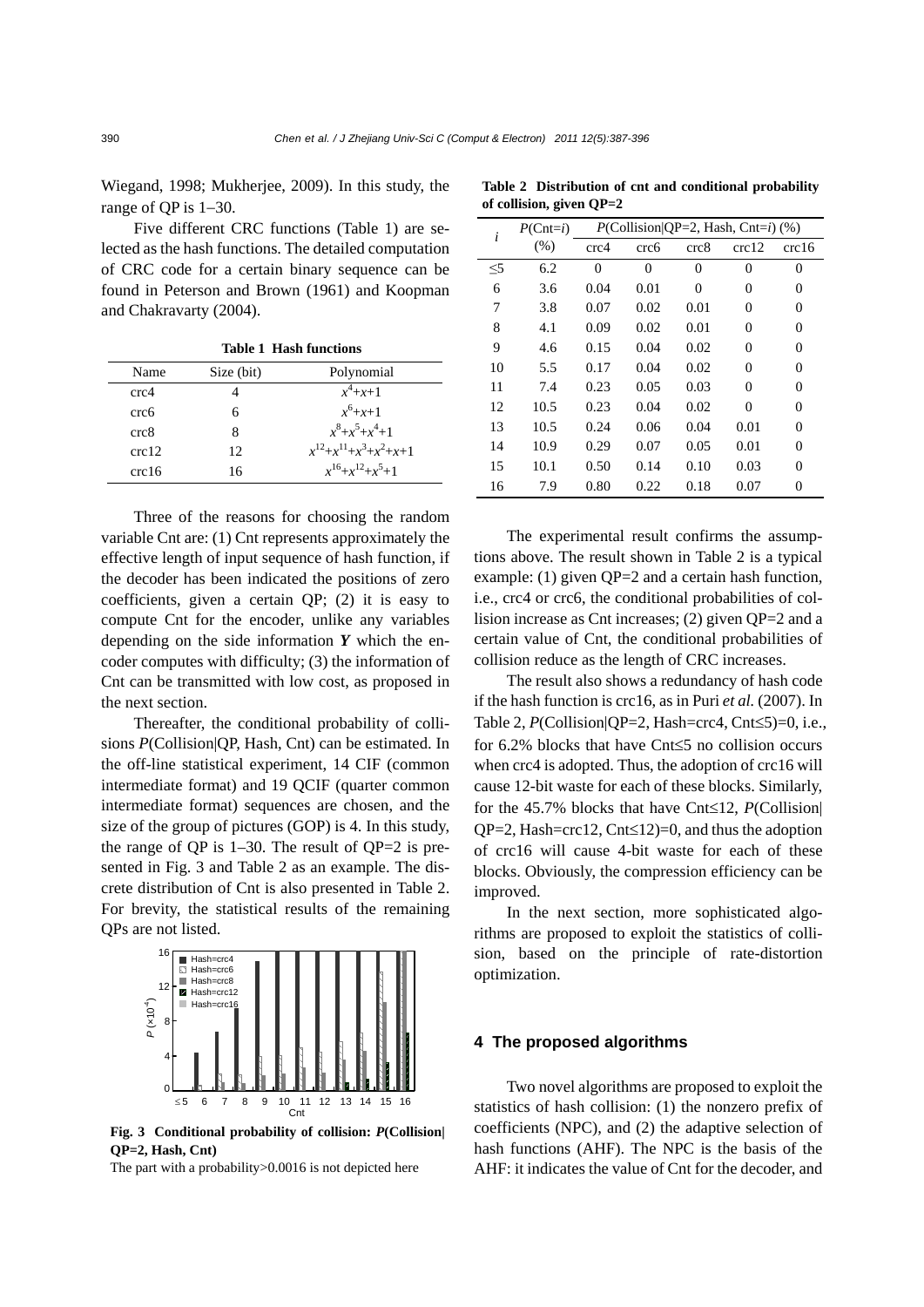provides a reduction of bitrate with no loss of image quality independently. The AHF provides a further improvement of compression efficiency. The optimization of the parameters  $\theta_{\text{OP}}$ , which is used in the AHF, is also proposed.

# **4.1 Nonzero prefix of coefficients (NPC)**

Because of the statistical analysis of hash collision, the information of Cnt must be transmitted to help the decoder select the same hash function for each block as the encoder side. The NPC provides this function with a reduction of bitrate by exploiting the spatial redundancy of *X*.

It is well known that there is a spatial redundancy of  $X$ : a large number of the coefficients are quantized to zero, while the nonzero coefficients are likely to appear around the DC coefficient  $X_{00}$ , for the natural content video. We present the probabilities  $P_{ii}$ that each coefficient  $X_{ii}$  equals zero to show this redundancy (Table 3), under the test conditions: container\_cif, 220 frames, QP=15, GOP=8. In traditional hybrid video coding architectures like H.263, this spatial redundancy is exploited by the run-length variable length code (VLC) (Cote *et al.*, 1998; Yu and Wang, 2010). However, the compression efficiency of the previous architecture of DVC suffers from this redundancy. In PRISM (Puri and Ramchandran, 2002), the refinement quantization bits of each codeword (e.g., each DCT coefficient) are generated and transmitted to the decoder, whether the codeword is zero or not.

**Table 3 Probability of zero coefficient**  $X_{ij}^*$ 

| i | Probability of $X_{ii}$ (%) |              |      |                     |           |                |      |      |
|---|-----------------------------|--------------|------|---------------------|-----------|----------------|------|------|
|   | $j=0$                       | $\mathbf{1}$ | 2    | 3                   | 4         | 5              | 6    | 7    |
| 0 | 0.0                         | 63.3         | 69.3 |                     | 72.9 76.3 | 81.7           | 89.9 | 98.3 |
| 1 | 53.4                        | 67.4         |      | 74.0 78.8 83.3      |           | 88.7           | 95.5 | 99.6 |
| 2 | 59.6                        | 69.6         | 78.0 | 83.3 86.5 92.1      |           |                | 97.7 | 99.8 |
| 3 | 59.2                        | 71.7         | 79.6 |                     |           | 85.8 90.6 94.7 | 98.6 | 99.9 |
| 4 | 65.1                        | 75.7         |      | 85.4 90.7 94.3 97.9 |           |                | 99.6 | 99.9 |
| 5 | 73.3                        | 85.1         | 92.0 | 95.7 98.0           |           | 99.2           | 99.9 | 99.9 |
| 6 | 85.3                        | 94.6         | 98.8 | 99.5                | 99.8      | 99.9           | 99.9 | 99.9 |
| 7 | 98.0                        | 99.4         | 99.9 | 99.9                | 99.9      | 99.9           | 99.9 | 99.9 |

\* container\_cif, 220 frames, QP=15, GOP=8

We propose a simple and efficient algorithm, namely, the nonzero prefix of coefficients (NPC), to exploit this redundancy for DVC. The encoder transmits a 1-bit syntax element for each coefficient that is coded by coset code before its coset index in bitstream, except the three coefficients  $X_{00}$ ,  $X_{01}$ , and  $X_{10}$  due to their statistics. This 1-bit nonzero prefix indicates whether the current coefficient is nonzero or not: '1' for a nonzero coefficient, and '0' for zero. Thereafter, the existence of coset index of each coefficient depends on this nonzero prefix in bitstream: for zero coefficients, the coset indices are no longer transmitted.

Given a coefficient  $X_{ij}$  and its parameter of coset code  $C_{ij}$ , for zero coefficients, there is only the 1-bit nonzero prefix in bitstream; on the other hand, 1-bit nonzero prefix and  $log_2C_{ij}$  bits coset index exist in bitstream for each nonzero coefficient. The average number of bits transmitted for each coefficient  $X_{ij}$  is:  $P_{ij}$ +(1+log<sub>2</sub>*C<sub>ij</sub>*)(1- $P_{ij}$ ). Obviously, the sufficient condition for further compression can be written as

$$
\log_2 C_{ij} > P_{ij} + (1 + \log_2 C_{ij})(1 - P_{ij}).
$$
 (3)

Since  $C_{ij} \geq 4$  in practice, the sufficient condition for further compression can be rewritten as  $P_{ii} \ge 0.5$ . From the statistical result in Table 3, this condition is satisfied for most natural video sequences and most ranges of bitrate.

The algorithm of NPC at the decoder is described as follows. After receiving the bitstream, the decoder will first read the nonzero prefix of each coefficient, except for  $X_{00}$ ,  $X_{01}$ , and  $X_{10}$ . If the nonzero prefix is '1', the decoder will read the following  $log_2C_{ii}$  bits information of coset index; otherwise, this coefficient is set to zero. The decoder then repeats this procedure to decode all of the prefix and coset indices of this block.

A further check of the reconstructed information *R* is used to refine the results of the hash check at the decoder. Given a temporary result of *R* during the motion search at the decoder, if the nonzero prefixes of *R* are different from the corresponding nonzero prefixes received from channel, then this candidate of *R* is wrong even if the hash codes match. Thus, the motion search procedure avoids an incorrect breaking. In this regard, the nonzero prefix can be treated as an additional hash code for each block. The NPC also improves the error concealment for the blocks decoded unsuccessfully. It first copies the co-located information to yield  $\boldsymbol{R}$  as the original system, and then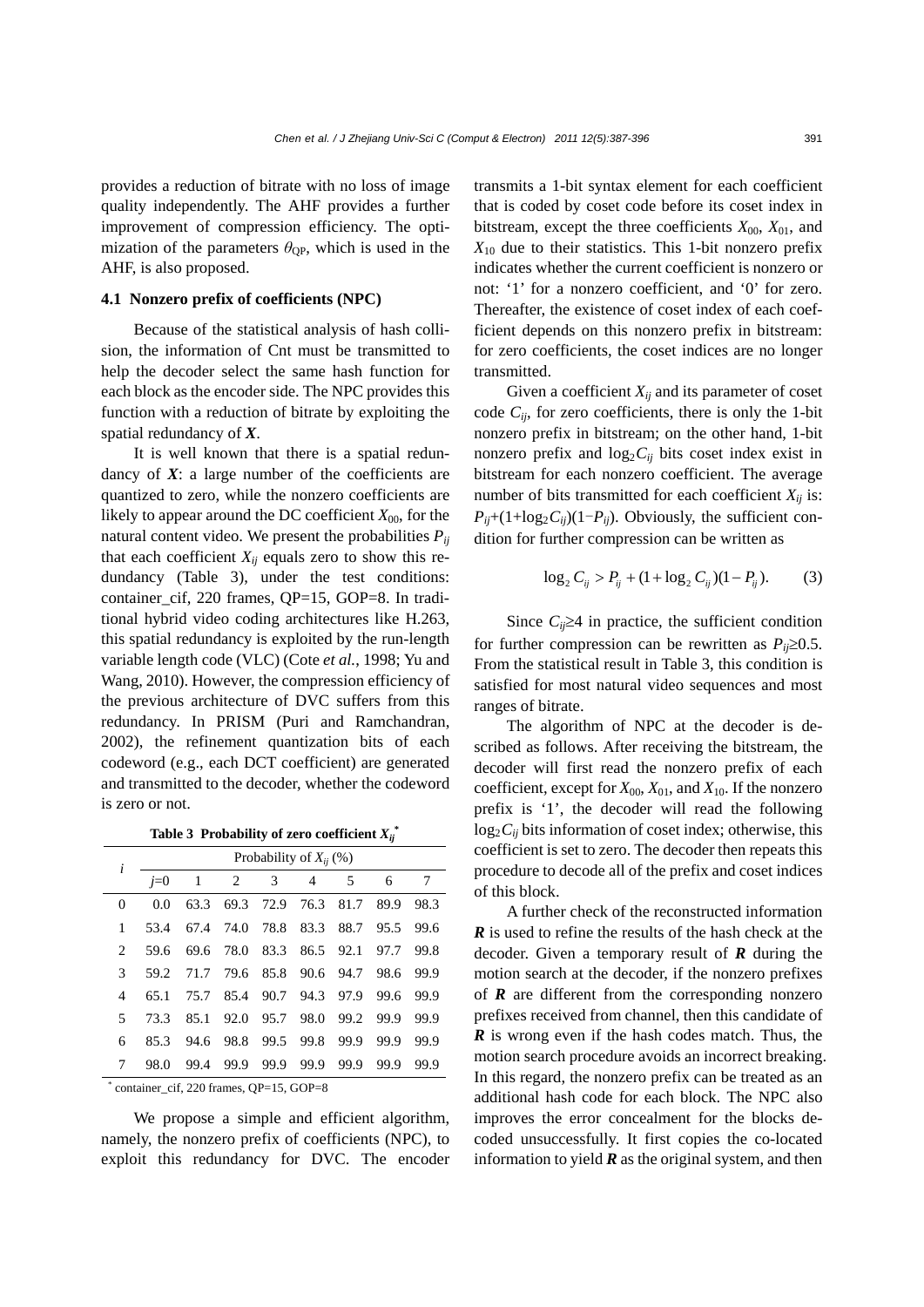determines which coefficients of *R* will be set to zero according to the nonzero prefix of each coefficient of *X*.

Finally, the statistical condition Cnt is calculated from the nonzero prefixes of each block at the decoder too. Since  $X_{00}$ ,  $X_{01}$ , and  $X_{10}$  are processed as nonzero coefficients in the NPC, the result of Cnt will add 3.

### **4.2 Adaptive selection of hash functions (AHF)**

Since it is difficult to calculate the distortion caused by hash collision theoretically, we define a probability threshold  $\theta_{\rm OP}$  to represent the maximum tolerable probability of hash collision under each QP. The threshold simplifies the algorithm as well as the optimization procedure. Thereafter, the AHF is designed on the principle that the codec chooses the shortest hash function for each block, if the conditional probability of hash collision remains smaller than such a probability threshold  $\theta_{\text{OP}}$ :

# s.t.  $P(\text{Collision}|QP, \text{Hash}, \text{Cnt}) < \theta_{\text{QP}}$ . <sup>(4)</sup> min{Hash}

The detailed optimization of  $\theta_{OP}$  is presented in the next subsection.

Given  $\theta_{\rm OP}$  and the conditional probability of collision *P*(Collision|QP, Hash, Cnt), the threshold of Cnt,  $T_{\text{crcX}}$ , is defined as the minimum value of Cnt given that *P*(Collision|QP, Hash=crc*X*, Cnt)> $\theta_{\text{OP}}$ , where  $crcX$  represents one of the four hash functions: crc4, crc6, crc8, and crc12 (Fig. 4). These Cnt thresholds  $T_{\text{crc}X}$  control the codec directly, and are stored as a table of Cnt thresholds at both the encoder and decoder. Table 4 shows a part of this table. Given a specified QP, the codec will obtain the four Cnt thresholds directly from this table.



**Fig. 4** Calculation of Cnt thresholds, given  $\theta_{OP}$  and sta**tistics of collisions** 

| Table + THE CIR thresholds table |                 |                 |                             |                   |  |  |
|----------------------------------|-----------------|-----------------|-----------------------------|-------------------|--|--|
| QP                               | $T_{\rm{crc4}}$ | $T_{\rm{crc6}}$ | $T_{\rm cr \underline{c}8}$ | $T_{\rm {crc12}}$ |  |  |
| 1                                | 6               | 7               | 7                           | 9                 |  |  |
|                                  |                 | $\ddotsc$       |                             |                   |  |  |
| 9                                | 5               | 5               | 6                           | 12                |  |  |
|                                  |                 | $\cdots$        |                             |                   |  |  |
| 17                               | 16              | 18              | 18                          | 99                |  |  |
|                                  |                 | .               |                             |                   |  |  |
| 26                               | 16              | 99              | 99                          | 99                |  |  |
|                                  |                 | .               |                             |                   |  |  |
| 30                               | 99              | 99              | 99                          | 99                |  |  |
|                                  |                 |                 |                             |                   |  |  |

**Table 4 The Cnt thresholds table** 

Finally, during the practical encoding and decoding procedures, the codec will select a proper hash function for each block by searching the Cnt thresholds table, given QP and Cnt (Fig. 5). Obviously, the collision probability remains smaller than  $\theta_{OP}$  until the longest hash function crc16 is adopted.



**Fig. 5 Adaptive selection of hash functions**

## **4.3 Optimization of**  $\theta_{\text{OP}}$

The parameter  $\theta_{OP}$  for each QP is calculated to obtain the optimal trade-off between the hash length and the collision probability, according to the principle of rate-distortion-optimization (RDO) (Sullivan and Wiegand, 1998):

$$
\theta_{\rm QP} = \underset{\theta \in [0, 1]}{\arg \min} (D_{\rm QP}(\theta) + \lambda_{\rm QP} R_{\rm QP}(\theta)), \qquad (5)
$$

where the variable  $\theta$  is a real number and takes a value in the range from 0 to 1,  $D_{OP}$  and  $R_{OP}$  are the distortion function and the rate function of *θ* respectively, under a certain QP, and  $\lambda_{\text{OP}}$  is the Lagrange multiplier of RDO under a certain QP (Sullivan and Wiegand, 1998).

In the off-line optimization procedure of  $\theta_{\rm OP}$ , the Cnt thresholds are treated as functions of  $\theta$ :  $T_{\text{crc4}}(\theta)$ ,  $T_{\text{crc6}}(\theta)$ ,  $T_{\text{crc8}}(\theta)$ , and  $T_{\text{crc12}}(\theta)$ , respectively. An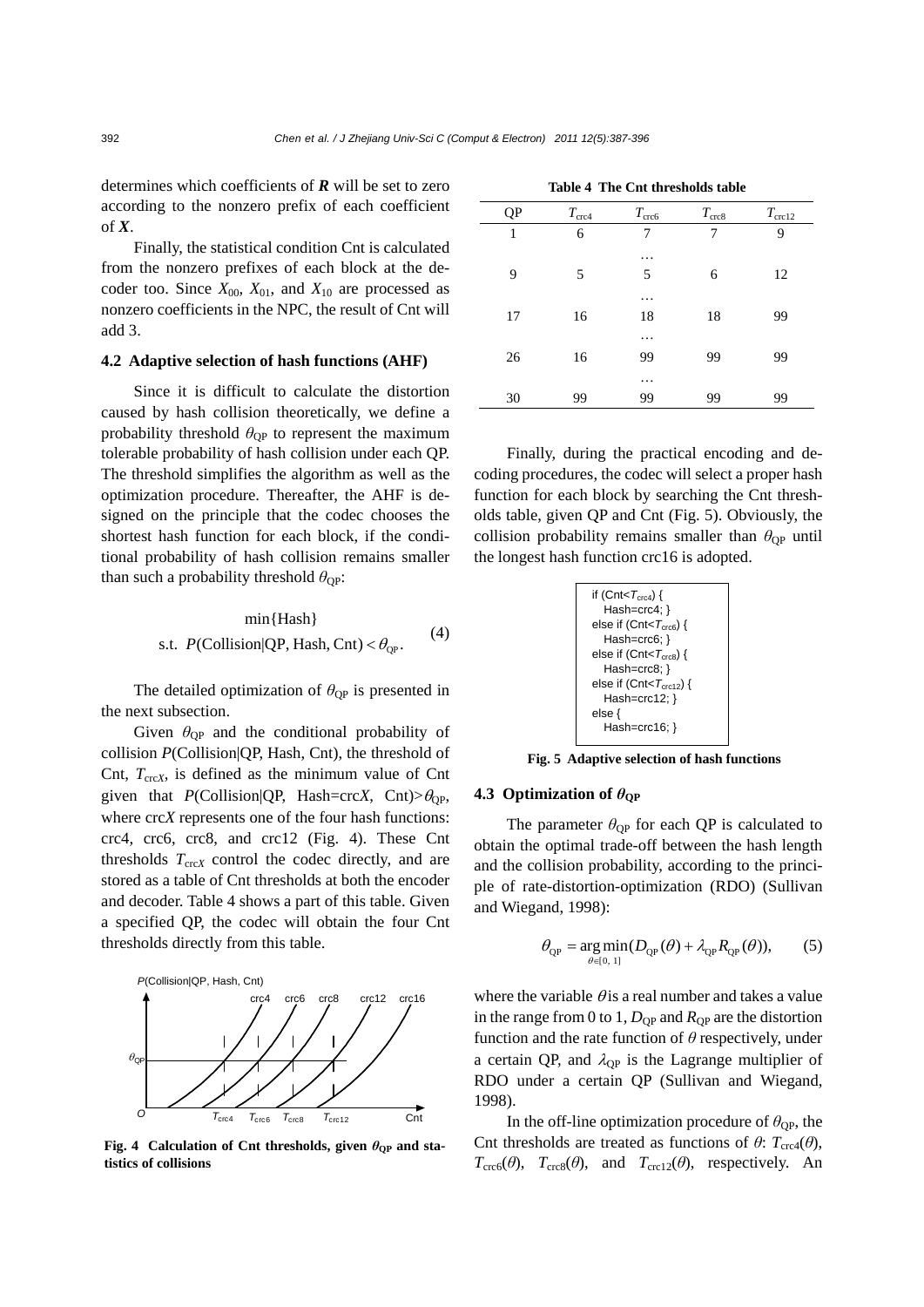example of three specified operating points of *θ* and the corresponding values of  $T_{\text{crc4}}(\theta)$  is illustrated in Fig. 6. Given different values of *θ*, the corresponding values of four Cnt thresholds are computed and used to control the codec (Fig. 6).



**Fig. 6 Calculation of**  $T_{\text{crc4}}(\theta)$ **, given QP and Hash=crc4** 

Through the encoding and decoding of video test sequences, the pairs of  $D_{OP}(\theta)$  and  $R_{OP}(\theta)$  can be computed, given each operating point of *θ*. If enough operating points of *θ* between 0 and 1 are tested exhaustively, then the optimal  $\theta_{\text{QP}}$  in Eq (5) can be located.

If we plot each pair of  $D_{\text{OP}}(\theta)$  and  $R_{\text{OP}}(\theta)$  as one rate-distortion point, then the optimal rate-distortion performance can be plotted as a convex hull of the set of the operating points of  $\theta$  (Fig. 7). Note that the *y*-axis in Fig. 7 represents the peak signal-to-noise ratio (PSNR) of the decoded image, and thus the distortion of the decoded image reduces as the PSNR increases. The experimental conditions are: GOP=4, 20 operating points of  $\theta$  are tested, and the range of QP is 1–30; the tested video sequence has 1772 frames and is



**Fig. 7** The optimization of  $\theta_{OP}$ 

combined from six CIF sequences: foreman\_cif, coastguard\_cif, container\_cif, hall\_monitor\_cif, mother\_daughter\_cif, and news\_cif.

# **5 Experimental results**

Three experiments were designed and carried out to evaluate the proposed algorithms. We implemented a feedback-free and hash-check DVC system (Puri and Ramchandran, 2003a; 2003b; Puri *et al.*, 2007) with zero motion skip (Hua and Chen, 2008) as the original system. The key frames were encoded by H.263+ intra mode (except Fig. 9, whose key frames were encoded by H.264/AVC I slice), and the H.263 quantizer was adopted in distributed coded frames (Cote *et al.*, 1998).

#### **5.1 Total improvement in compression efficiency**

The proposed algorithms NPC and AHF were implemented on the original codec, and then the total performance of the two algorithms was evaluated. Comparisons between the rate-distortion (RD) curves of the proposed algorithms and those of the original systems are presented in Figs. 8–11. These results show that the proposed algorithms provided a 0–0.5 dB gain on salesman\_qcif, and a 0.5–1.0 dB gain on carphone\_qcif, compared with the original system.

The corresponding RD curves of the systems in the literature (Puri and Ramchandran, 2003a; Hua and Chen, 2008; Asif and Soraghan, 2008; Do *et al.*, 2009) are also presented in Figs. 8–11. The results of the reference systems were obtained directly from the literature. Compared to the feedback-free system (Asif and Soraghan, 2008) in Fig. 8, the proposed algorithms (GOP=4) provide about a  $1-3$  dB gain. Compared to the systems of Do *et al.* (2009) and DISCOVER (Artigas *et al.*, 2007) in Fig. 9, the proposed algorithms (GOP=2) provide a better compression performance at a bitrate range of less than 150 kb/s. Compared to the feedback-based system of Hua and Chen (2008) in Fig. 10, the proposed algorithms (GOP=8) provide about a 0–0.5 dB gain over the low bitrate range, although a quality loss up to 1.2 dB between the feedback-free system and the same-level feedback-based system of DVC was reported by Brites and Pereira (2007). Compared to the system of Puri and Ramchandran (2003a) in Fig. 11,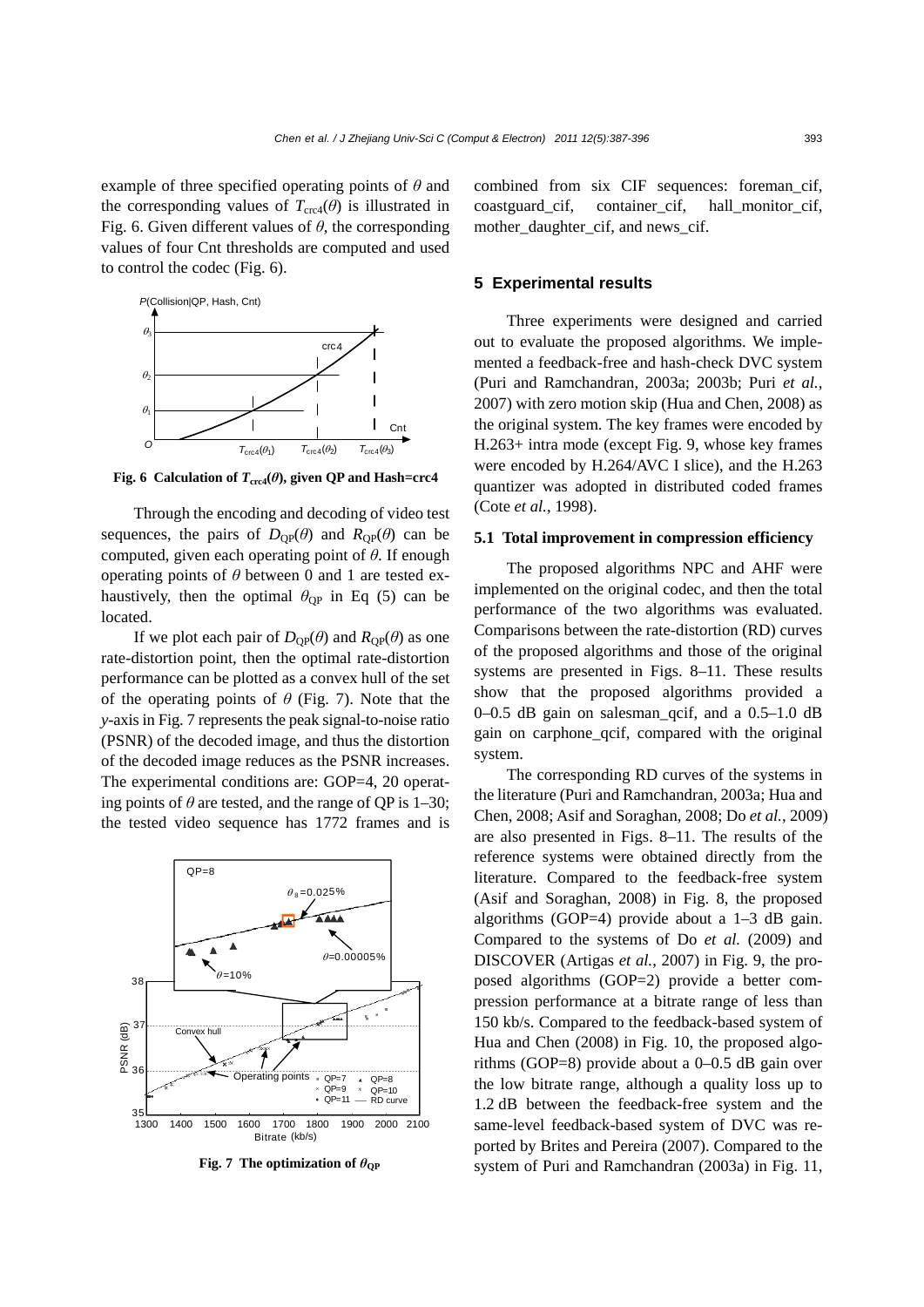the proposed algorithms (only the first frame is the key frame) provide about a 0.75 dB gain, although the results from the literature do not take into account the unsuccessfully decoded blocks and the collisions during the calculating of PSNR.



**Fig. 8 Rate-distortion curve for salesman\_qcif at 30 Hz**



**Fig. 9 Rate-distortion curve for hall\_qcif at 15 Hz**



**Fig. 10 Rate-distortion curve for carphone\_qcif at 30 Hz**



**Fig. 11 Rate-distortion curve for carphone\_qcif at 15 Hz**

#### **5.2 Performance evaluation of NPC**

The performance of the NPC was examined. The result in Table 5 shows that the NPC saves 8.4% of total bits on average independently. In the table, ΔBitrate denotes the change of total bitrate, and  $\Delta$ cosetIdxBits=[ $(B_{\text{NPC}}+B_{\text{RCI}})-B_{\text{CI}}$ ]/*B*<sub>CI</sub>, where *B*<sub>NPC</sub> is the number of bits of nonzero prefixes,  $B_{\text{RCI}}$  is the number of bits of remaining coset indices, and  $B_{CI}$  is the number of bits of coset indices in the original system.

**Table 5 Performance of nonzero prefix of coefficients (NPC)\***

|                | <b>ABitrate</b> | <b>AcosetIdxBits</b> | <b>APSNR</b>      |
|----------------|-----------------|----------------------|-------------------|
| Sequence       | (% )            | (% )                 | (dB)              |
| foreman cif    | $-9.6$          | $-34.8$              | $\mathbf{\Omega}$ |
| foreman qcif   | $-9.2$          | $-30.1$              | $_{0}$            |
| football cif   | $-8.6$          | $-36.2$              | $\mathbf{\Omega}$ |
| football_qcif  | $-9.2$          | $-32.7$              | 0                 |
| bus qcif       | $-9.5$          | $-28.4$              | 0.0015            |
| coastguard cif | $-9.6$          | $-29.7$              | 0.0005            |
| carphone qcif  | $-8.0$          | $-29.3$              | 0.00025           |
| glasgow_qcif   | $-7.7$          | $-30.3$              | 0                 |
| silent_qcif    | $-5.6$          | $-33.9$              | 0                 |
| tempete_cif    | $-7.5$          | $-23.9$              | 0.00025           |
| Average        | $-8.4$          | $-30.9$              | 0.00025           |

\* The frame rate was 30 frames/s, GOP=8, and only the luminance component was processed; the hash function adopted was crc16; four QPs (14, 20, 25, 30) were chosen

In Table 5, the calculation of ΔPSNR is independent of the calculation of ΔBitrate and  $\triangle$ cosetIdxBits: ΔPSNR=*D*<sub>NPC</sub>−*D*<sub>ORI</sub>, where *D*<sub>NPC</sub> is the distortion result with NPC, and  $D_{ORI}$  is the distortion result without NPC. ΔPSNR shows that NPC provides an almost similar quality of the decoded image. The slight improvement of quality (e.g., 0.00025 dB) is from the further check of *R* with the nonzero prefixes of *X*, which will detect some hash collisions for the decoder, as described in Section 4.1. If the decoder does not adopt this approach of further checking, then the quality of the decoded image remains unchanged (e.g., ΔPSNR=0).

Table 6 shows the overhead of nonzero prefix (e.g., percentage of the number of bits) compared to the whole bitstream of DVC frames. This overhead depends on the parameter matrix of coset code and the video's content. Since the coefficients with  $C_{ii}$ <4 are coded by the entropy coding, these coefficients have no nonzero prefix in bitstream. The blocks coded by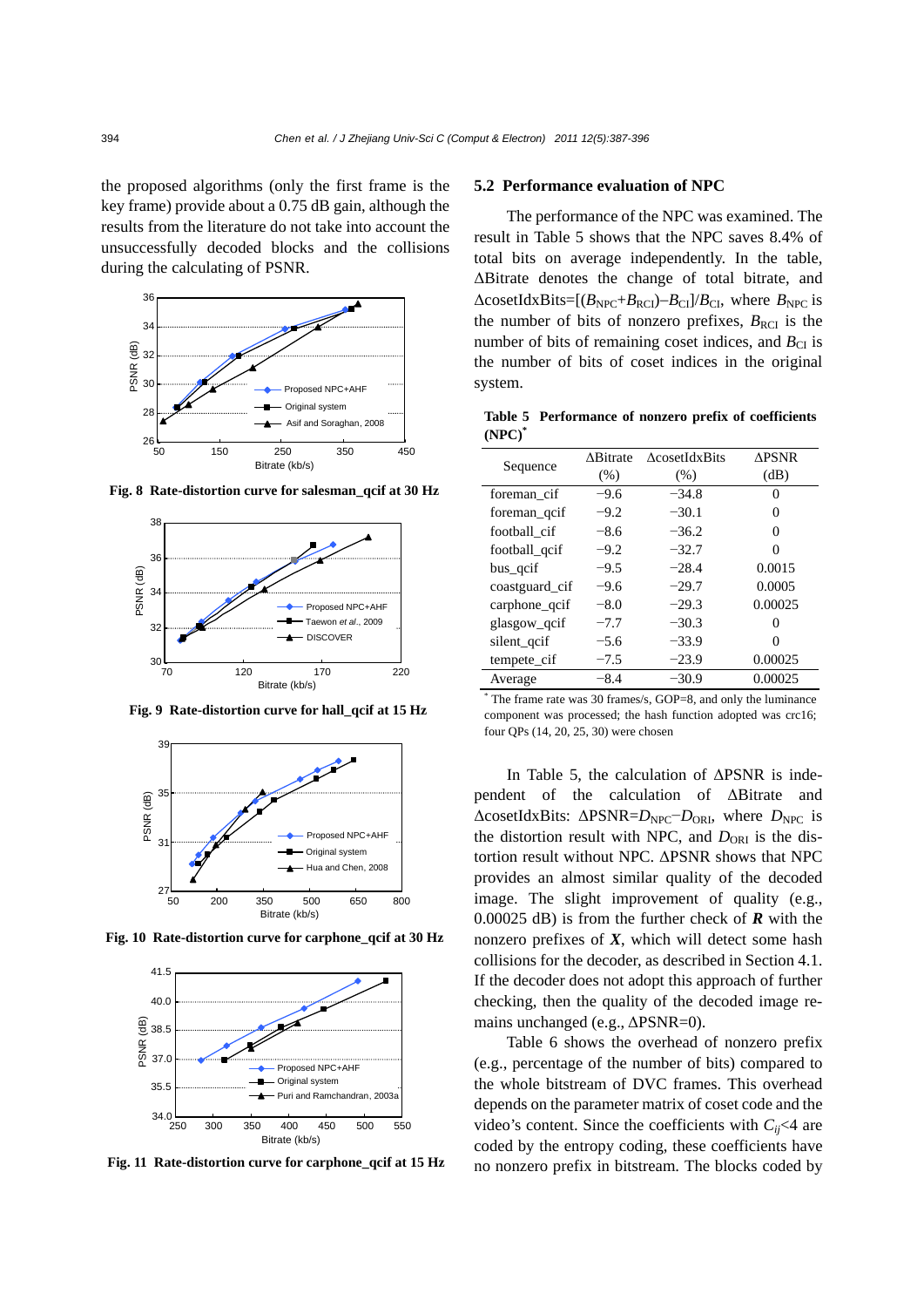skip mode also have no nonzero prefix in bitstream. The experimental results in Table 6 show that the overhead is 13.4% on average. As a result, in future work we may design a sophisticated approach to compress these nonzero prefixes.

|                | Percentage of the number of bits (%) |       |           |           |  |  |
|----------------|--------------------------------------|-------|-----------|-----------|--|--|
| Sequence       | $OP = 14$                            | OP=20 | $OP = 25$ | $OP = 30$ |  |  |
| foreman cif    | 14.0                                 | 13.6  | 11.5      | 9.9       |  |  |
| foreman qcif   | 15.8                                 | 16.6  | 15.4      | 15.0      |  |  |
| football cif   | 11.8                                 | 9.9   | 8.0       | 7.3       |  |  |
| football_qcif  | 10.1                                 | 10.8  | 10.1      | 10.3      |  |  |
| bus qcif       | 12.7                                 | 15.5  | 15.7      | 17.4      |  |  |
| coastguard cif | 16.1                                 | 16.8  | 15.5      | 15.8      |  |  |
| carphone qcif  | 15.3                                 | 15.7  | 13.8      | 12.7      |  |  |
| glasgow_qcif   | 11.9                                 | 13.5  | 12.7      | 12.7      |  |  |
| silent_qcif    | 14.3                                 | 12.9  | 10.1      | 7.8       |  |  |
| tempete_cif    | 15.3                                 | 17.0  | 16.3      | 17.1      |  |  |

**Table 6 Overhead of nonzero prefixes** 

### **5.3 Rate-distortion curves of AHF**

Comparisons between the RD curves of the proposed AHF and the fixed length solutions for 4-, 6-, 8-, 12-, and 16-bit CRC functions are presented in Figs. 12 and 13. The results show that the proposed algorithm outperforms all of the fixed length solutions. Compared with the 16-bit CRC solution, AHF saves 2% bitrate (Fig. 12) and 6% bitrate (Fig. 13) on average. This average difference of bitrate between the two RD curves was calculated according to Bjontegaard (2001). In the experiment, GOP=4, both luminance and chrominance components were processed, and the NPC was adopted. The combination sequence with 1772 frames mentioned in Section 4 was used as the test sequence. Since the curve of the 4-bit CRC is almost the same as that of our proposed algorithm at low bitrates, it is not shown in Fig. 13.



**Fig. 12 Rate-distortion curves for the combination sequence at 30 Hz (QP: 6, 8, 12, and 16)** 



**Fig. 13 Rate-distortion curves for the combination sequence at 30 Hz (QP: 12, 16, 20, 26, and 30)** 

To verify the generality of AHF, Figs. 14 and 15 present the simulation results with different video sequences, which are not selected from the training set (e.g., the combination sequences).



**Fig. 14 Rate-distortion curves for bus\_qcif at 30 Hz**



**Fig. 15 Rate-distortion curves for mobile\_cif at 30 Hz**

### **6 Conclusions**

In this paper, the count of nonzero coefficients of each block is treated as a random variable to represent the effective length of input of hash functions. The relationship between the probability of hash collisions and the count of nonzero coefficients is then analyzed. Based on the statistics of hash collisions, two novel algorithms are proposed to achieve the optimal trade-off between the hash collision probability and